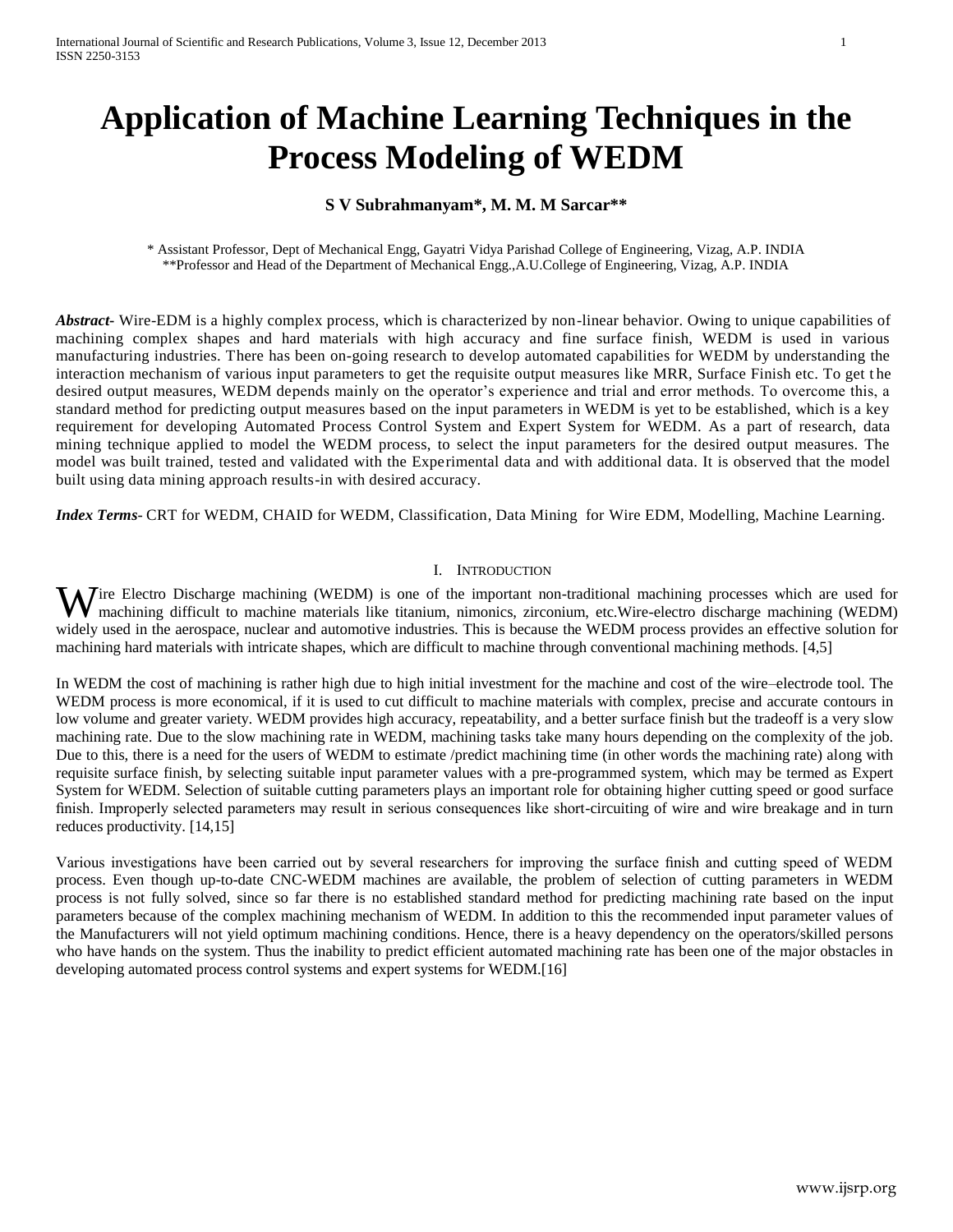Due to its inherent complexity it is difficult to model WEDM. A limited success is achieved to model WEDM with latest techniques like artificial neural networks, fuzzy logic, etc. Hence, there is a requirement of set of rules to generate with IF. Then, if possible, to make the WEDM process into a Knowledge base system, or Expert System. The data mining technique, relatively a new technique, an attempt is made in this research to generate the simplest IF…THEN rules, with a very high overall accuracy. In the process, the experimental data is classified and analyzed with machine learning algorithms coupled with categorizing methods.

#### II. EXPERIMENTAL DETAILS

Hot die steel H13 has been considered in the present set of research work. In the recent past H13 gained dominance, where high strength and/or hardness are required at elevated temperatures. Brass wire of 0.25 mm diameter was used as tool electrode in the experimental set up. All the experiments were conducted on SPRINTCUT (AU) WITH PULSE GENERATOR ELPULS 40A DLX CNC Wire-cut EDM machine[8]. In this machine, all the axes are servo controlled and can be programmed to follow a CNC code which is fed through the control panel. All three axes have an accuracy of 1<sup>um.</sup> The size of the work piece considered for experimentation on the wire-cut EDM is 25 mm x 5 mm x 5 mm. A small gap of 0.025 mm to 0.05 mm is maintained in between the wire and work-piece. The high energy density erodes material from both the wire and work piece by local melting and vaporizing. The di-electric fluid (de-ionized water) is continuously flashed through the gap along the wire, to the sparking area to remove the debris produced during the erosion. Nine Input process parameters such as Pulse On time (TON), Pulse Off time (TOFF), Peak Current (IP), Spark gap Voltage Setting (SV), Wire tension setting (WT), Wire Feed rate setting (WF), Servo Feed Setting (SF), Flushing pressure of dielectric fluid (WP) and Material Thickness (THICK) used in this study.[3,4,8,9,10,14,15,16]

|                |                                       | Table 1       |               |                    |               |              |
|----------------|---------------------------------------|---------------|---------------|--------------------|---------------|--------------|
| Sl.No.         | <b>PARAMETERS</b>                     | <b>SYMBOL</b> | <b>LEVEL1</b> | LEVEL <sub>2</sub> | <b>LEVEL3</b> | <b>UNITS</b> |
|                | Pulse On time                         | <b>TON</b>    | 111           | 121                | 131           | usec         |
| 2              | Pulse Off time                        | <b>TOFF</b>   | 63            | 53                 | 43            | usec         |
| 3              | Peak Current                          | <b>IP</b>     | 70            | 150                | 230           | Ampere       |
| $\overline{4}$ | Spark gap Voltage Setting             | <b>SV</b>     | 30            | 50                 | 70            | Volts        |
| 5              | Wire tension setting                  | WТ            | 4             | 8                  | 12            | $Kg-f$       |
| 6              | Wire Feed rate setting                | WF            | 4             |                    | 6             | m/min        |
|                | Servo Feed Setting                    | <b>SF</b>     | 1100          | 1600               | 2100          | mm/min       |
| 8              | Flushing pressure of dielectric fluid | <b>WP</b>     | 9             | 12                 | 15            | Kg/cm2       |
| 9              | Material Thickness                    | <b>THICK</b>  | 24            | 35                 | 49            | mm           |

The input parameters and their range of values have been carefully chosen based on the literature and by experimental evaluation of one factor at a time method. The results of the experiments given in Table 2 are based on Experiments planned using a Custom Design option of IBM SPSS software. IBM software is statistical design software. Data mining techniques does not require following any statistical design. The use of statistical design of experiments was chosen for the simple reason that if the data is not indicative of the domain, then the machine leaning may not find patterns that may be present in the domain.[12,13]

## **Table 2**

| <b>EXPNO</b>   | <b>TON</b>     | <b>TOFF</b>    | SV             | IP             | WF             | WT             | SF             | THICK          | <b>WP</b>      | MRR(Mgs/sec)         |
|----------------|----------------|----------------|----------------|----------------|----------------|----------------|----------------|----------------|----------------|----------------------|
| 1              | 111            | 63             | 150            | 50             | 12             | 12             | 1100           | 35             | 15             | 0.542                |
| $\mathbf{2}$   | 111            | 63             | 150            | 70             | 12             | 12             | 2100           | 24             | 12             | 0.574                |
| $\ddot{\cdot}$ | $\ddot{\cdot}$ | $\ddot{\cdot}$ | :              | $\ddot{\cdot}$ | $\ddot{\cdot}$ | $\ddot{\cdot}$ | $\ddot{\cdot}$ | $\ddot{\cdot}$ | $\ddot{\cdot}$ | $\ddot{\cdot}$       |
| $\ddot{\cdot}$ | $\ddot{\cdot}$ | :              | $\ddot{\cdot}$ | $\ddot{\cdot}$ | $\ddot{\cdot}$ | $\ddot{\cdot}$ | $\ddot{\cdot}$ | $\ddot{\cdot}$ | $\ddot{\cdot}$ | $\ddot{\cdot}$       |
| 15             | 111            | 43             | 70             | 50             | 6              | $\overline{4}$ | 2100           | 49             | 15             | 1.331                |
| 16             | 111            | 63             | 70             | 50             | 9              | $\overline{4}$ | 1600           | 49             | 9              | 1.378                |
| 17             | 111            | 53             | 230            | 70             | 12             | 8              | 1600           | 24             | 12             | 1.401                |
| $\ddot{\cdot}$ | $\ddot{\cdot}$ | :              | $\ddot{\cdot}$ | $\ddot{\cdot}$ | $\ddot{\cdot}$ | $\ddot{\cdot}$ | $\ddot{\cdot}$ | $\ddot{\cdot}$ | $\ddot{\cdot}$ | $\ddot{\cdot}$       |
| $\ddot{\cdot}$ | $\ddot{\cdot}$ | :              | $\ddot{\cdot}$ | $\ddot{\cdot}$ | $\ddot{\cdot}$ | $\ddot{\cdot}$ |                | ٠              | $\bullet$      | $\ddot{\phantom{a}}$ |
| 34             | 121            | 63             | 70             | 50             | 9              | $\overline{4}$ | 1600           | 49             | 9              | 2.418                |
| 35             | 121            | 53             | 70             | 50             | 6              | 8              | 1100           | 24             | 9              | 2.463                |
| 36             | 111            | 43             | 70             | 30             | 12             | $\overline{4}$ | 1100           | 35             | 9              | 2.564                |
| 37             | 131            | 43             | 70             | 50             | 6              | 12             | 1600           | 49             | 12             | 2.677                |
| :              | $\ddot{\cdot}$ | :              | $\ddot{\cdot}$ | ÷              | :              | :              | $\ddot{\cdot}$ |                | $\ddot{\cdot}$ | $\ddot{\cdot}$       |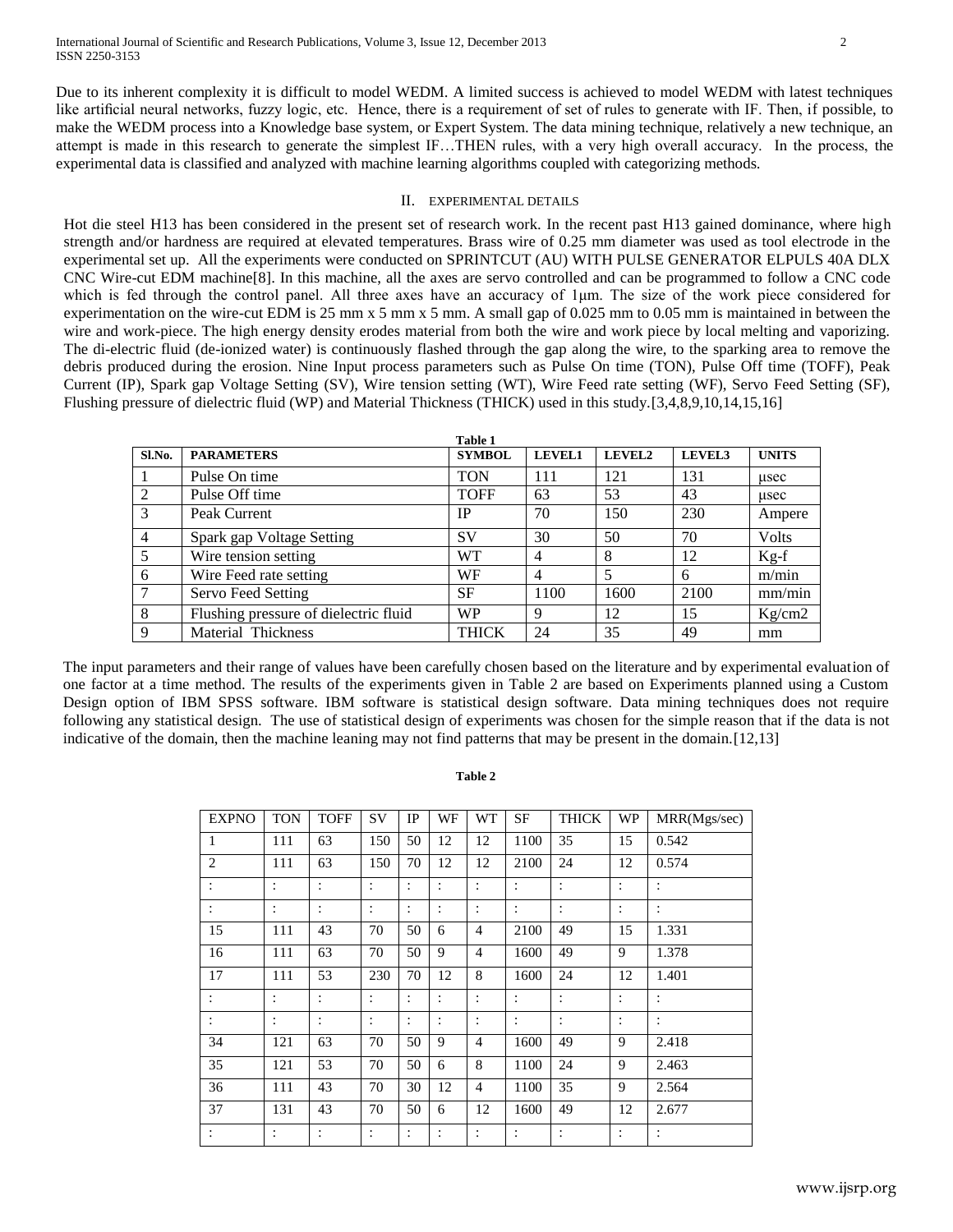|    |           |    | ٠<br>$\cdot$         | $\bullet$          | $\blacksquare$<br>$\bullet$ |    |                |    | $\blacksquare$<br>$\bullet$ |       |
|----|-----------|----|----------------------|--------------------|-----------------------------|----|----------------|----|-----------------------------|-------|
| 48 | 131       | 53 | 70                   | 50                 | 12                          | 4  | 1600           | 24 | 15                          | 3.369 |
| 49 | 131       | 43 | 150                  | 70                 | 9                           | 8  | 2100           | 49 | 9                           | 3.391 |
| 50 | 121       | 63 | 230                  | 30                 | 12                          | 8  | 1100           | 24 | 12                          | 3.451 |
|    |           |    | $\cdot$              | $\cdot$<br>$\cdot$ | $\blacksquare$<br>$\bullet$ |    |                |    | $\blacksquare$<br>٠         |       |
|    | $\bullet$ |    | $\bullet$<br>$\cdot$ |                    | ٠                           |    | $\blacksquare$ |    | ٠                           |       |
| 71 | 131       | 63 | 150                  | 70                 | 12                          | 12 | 2100           | 24 | 12                          | 5.086 |
| 72 | 131       | 53 | 230                  | 70                 | 12                          | 4  | 1100           | 49 | 12                          | 5.138 |

## III. METHODOLOGY

The obtained experimental results were analyzed by using data mining approach. The data mining system applies induction rule to analyze the results.[10] The data mining system constructs the models from the experimental data and enables rules to be automatically learnt from training data. Then the system validates the obtained trained, tested data from the experimental data. The system uses top down induction of decision tree method to analyze the data. The advantage of decision tree method is that decision trees represent rules that can be easily understood by everyone and gives the actual process knowledge to develop a knowledge base system. A set of rules can be derived from this decision tree stating the relationship between the various input parameters of WEDM like, Pulse on, Pulse off, Thickness of material etc. and the output measures namely surface finish and material removal rate [11,12].

#### **3.1 THE DATA MINING PROCESS**

Data mining process has the following four steps to follow:

1. *DATA PREPROCESSING:* Data collection, Data Cleaning, and Data Transformation are the three steps used to gather data, clean the data and to transform the collected data for further processing.

2. *PATTERN SEARCH:* To find and compare the patterns in data this method was used. This is the most crucial part of the data mining process. Neural networks, Machine Learning and statistical methods are the different data mining algorithms that are used for this purpose.

3. *ANALYSIS*. The output of the pattern search is analyzed and investigated to decide to stop or to perform a revised search.

4. *INTERPRET*. The final investigated findings are further interpreted.

## **3.1.1. DATA PREPARATION**

Data preparation is an essential step in the data mining process. The data must be reformulated in terms that can be handled by the data mining algorithm. The following classification strategy is used:

(a) The targeted out puts of the WEDM process are surface finish "*R*a" and cutting speed "CSPEED", Material Removal Rate MRR. The *R*a and CSPEED, MRR are treated separately. This is done by firstly analyzing the effect of the input parameters on CSPEED and then repeating the exercise for surface finish Ra. For the present paper only the MRR is considered.

(b) A set of attributes/input parameters with their ranges are predefined as shown in table1.

(c) The experiments are carried out with the predefined number with the input parameters and their ranges. The resultant MRR values are calculated with the output cutting speed values taken from the machines display screen for each experiment and by using the following formula

*MRR =k t vc ρ (mgs/sec)*

Where, k is the Kerf width (mm), t is the thickness of work piece (mm), VC is the Cutting speed (mm/min). *ρ(row) is the density of the work piece material*

(d) The input parameters/attributes values in WEDM can only be changed on the machine in a step-wise manner; hence they will be treated as categorical data. The target values are categorized into four (2, 3, 4, 5) classes by using an incremental categorization approach. The incremental approach is something like a common man's language which helps in classifying the data based on whether the output is below or above a threshold value. The categorizations of target values were performed by the above two, three, four, and five classes using the mean and standard deviation method. There are several such methods to process the data in data mining.

(e) In the standard deviation method the threshold values are chosen with the aid of mean and standard deviation by applying some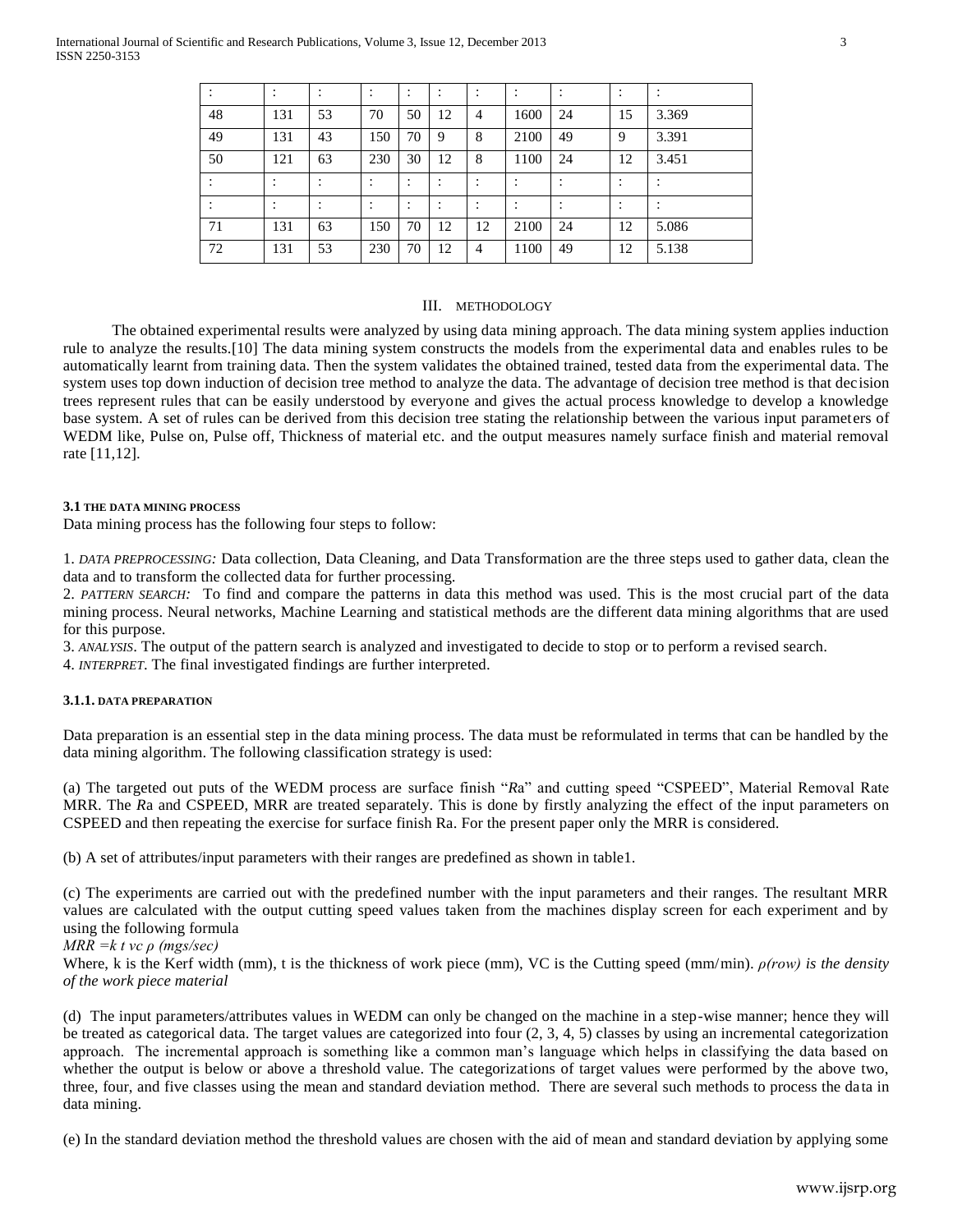of the basic statistical rules to the outputs in the training set, testing set and validation set.

## **3.1.2. SEARCH FOR PATTERNS**

**3.1.2.1. DATA MINING ALGORITHM:** There is several rule induction algorithms for classification, and C4.5, ID3, CHAID, CN2 and CART, MARS are examples of such algorithms. Some studies have compared the prediction accuracy, complexity and training time of different classification algorithms. In the present study Chi-squared Automatic Interaction Detection CHAID, Classification and Regression Trees CART algorithms have been chosen for the following reasons:

One of the main differences between these algorithms is the method of splitting criteria that they use in selecting attributes for root and internal decision nodes in building the decision tree. Also, another difference is that whether an algorithm can split the node into two or more child nodes.

In CHAID, the decision tree is constructed by splitting the data into two or more Child nodes, beginning with the entire data. The attribute that has the strongest interaction

With the target variable measured by Chi-square statistics will be chosen as a node for Splitting. Categories of each independent attributes are merged when there is insignificant difference between them with respect to the target variable. The significance of a difference is measured by the p-value obtained from a statistical test. The type of statistical test used in this process depends on the type of target variable. The F-test is used if the target variable is continuous, and the Pearson chi-squared test is used if the target variable is categorical CHAID maximizes the significance of a chi-square statistic at each partition of dependent variable.

In CART, the data is partitioned by a sequence of binary splits starting at a parent Node. The splits take place using a variety of impurity or diversity measures such the Gini Index, towing, and least squared deviation. At each split, the impurity of all subpartitions is summed up to choose the attribute that causes the maximum reduction in impurity. The process of partitioning data at each node is based on the concept that each node must be more homogenous than the original parent. The goal is to produce subsets of the data that are as homogeneous as possible with respect to the target variable.

Then after the 2,3,4,5 classification, the model was built using data from Table 2. Then the data was subjected to the two data mining methods (learning methods to validate the applicability of the rules to the pattern found in the data though the training, testing. The software provides the option of selecting a part of the data for training and another part of data for testing and some another part of the data for validating the suitability of algorithm, classification etc. This is in terms of %. The following % allocation of data chosen by the author as per the standards: For eg.,for training set as 70%, for testing 20% and for validation 10% of the data provided in Table 2 chosen by the software at random basing on allocation. The results are tabulated in Table3, Table 4.

## IV. RESULTS AND DISCUSSIONS

|     |                       |              |            |              |          |          |                      |     |                       |    |            |              |           |    | <b>Table 3</b> |     |                        |                         |        |            |           |                 |              |     |                       |              |          |              |        |    |              |
|-----|-----------------------|--------------|------------|--------------|----------|----------|----------------------|-----|-----------------------|----|------------|--------------|-----------|----|----------------|-----|------------------------|-------------------------|--------|------------|-----------|-----------------|--------------|-----|-----------------------|--------------|----------|--------------|--------|----|--------------|
|     |                       |              |            | SD           |          |          |                      |     |                       |    |            | <b>SD</b>    |           |    |                |     |                        |                         |        | <b>SD</b>  |           |                 |              |     |                       |              |          | <b>SD</b>    |        |    |              |
| 2CL |                       |              |            | <b>CHAID</b> |          |          |                      | 3CL |                       |    |            | CHAID        |           |    |                | 4CL |                        |                         |        | CHAID      |           |                 |              | 5CL |                       |              |          | <b>CHAID</b> |        |    |              |
|     | 'Partition'1 Training |              |            | 2 Testing    |          |          | 3 Validation         |     | 'Partition'1 Training |    |            |              | 2 Testing |    | 3 Validation   |     | 'Partition' 1 Training |                         |        |            | 2 Testing |                 | 3 Validation |     | 'Partition'1 Training |              |          | 2 Testing    |        |    | 3 Validation |
|     | Correct               |              | 52 100.00% |              |          |          | 8 100.00% 12 100.00% |     | Correct               |    | 52 100,00% |              | 8 100,00% | 11 | 83.33%         |     | Correct                | 49                      | 94,23% |            | 83.33%    | 10 <sup>1</sup> | 83.33%       |     | Correct               | 46           | 88,46%   | 6            | 75.00% | 9  | 75.00%       |
|     | Wrong                 | $\mathbf{0}$ | 0.00%      |              | 0.00%    | $\Omega$ | $0.00\%$             |     | Wrong                 |    | $0.00\%$   | $\mathbf{0}$ | 0.00%     |    | 16.67%         |     | Wrong                  | $\mathbf{R}$            | 5.77%  |            | 16.67%    |                 | 16.67%       |     | Wrong                 |              | 6 11.54% |              | 25.00% | з. | 25.00%       |
|     | Total                 | 52           |            |              |          | 12       |                      |     | Total                 | 52 |            | 8            |           | 12 |                |     | Total                  | 52                      |        | 8          |           | 12              |              |     | Total                 | 52           |          | 8            |        | 12 |              |
|     |                       |              |            | <b>CRT</b>   |          |          |                      |     |                       |    |            | <b>CRT</b>   |           |    |                |     |                        |                         |        | <b>CRT</b> |           |                 |              |     |                       |              |          | <b>CRT</b>   |        |    |              |
|     | 'Partition'1 Training |              |            | 2 Testing    |          |          | 3 Validation         |     | 'Partition'1 Training |    |            |              | 2 Testing |    | 3 Validation   |     | 'Partition'1 Training  |                         |        |            | 2 Testing |                 | 3 Validation |     | 'Partition'1 Training |              |          | 2 Testing    |        |    | 3 Validation |
|     | Correct               |              | 52 100,00% |              |          |          | 8 100.00% 12 100.00% |     | <b>Correct</b>        |    | 52 100,00% | $\mathbf{8}$ | 100,00%   | 11 | 91.67%         |     | Correct                | 49                      | 94.23% | 8          | 100.00%   | 10 <sup>1</sup> | 83.33%       |     | Correct               | 48           | 92.31%   |              | 87.75% | 10 | 83.33%       |
|     | Wrong                 | $\mathbf{0}$ | $0.00\%$   |              | $0.00\%$ | $\Omega$ | $0.00\%$             |     | Wrong                 |    | $0.00\%$   | $\mathbf{0}$ | $0.00\%$  |    | 8.33%          |     | Wrong                  | $\overline{\mathbf{3}}$ | 5.77%  |            | 0.00%     |                 | 16.67%       |     | Wrong                 | $\mathbf{a}$ | 7.69%    |              | 12.25% |    | 16.67%       |
|     | Total                 | 52           |            |              |          | 12       |                      |     | Total                 | 52 |            | 8            |           | 12 |                |     | Total                  | 52                      |        | 8          |           | 12              |              |     | Total                 | 52           |          | 8            |        | 12 |              |

www.ijsrp.org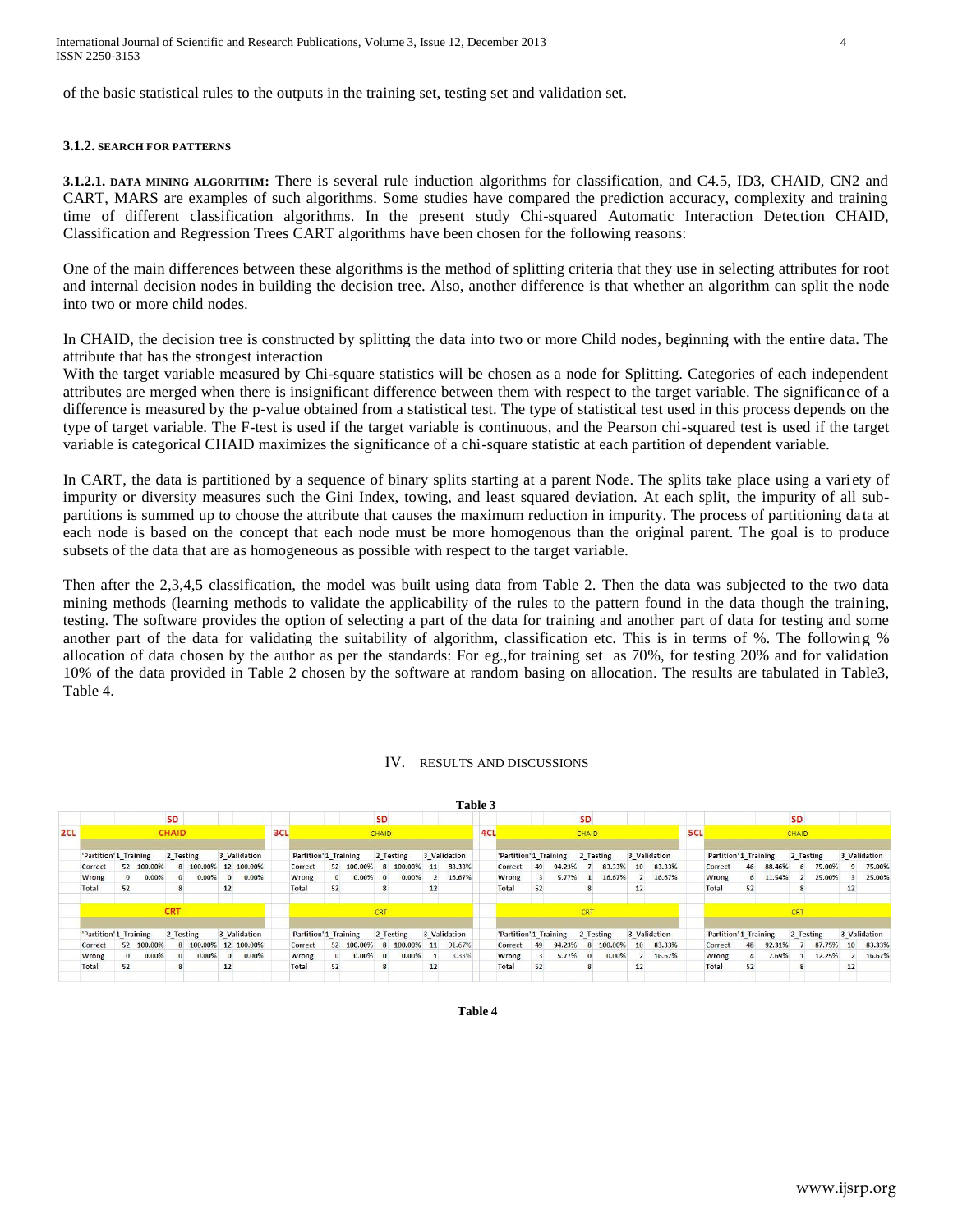International Journal of Scientific and Research Publications, Volume 3, Issue 12, December 2013 5 ISSN 2250-3153

|            | 2CL SD                   |                 |                                   |            | <b>3CL SD</b>          |                        |                                  |            | <b>4CL SD</b>           |         |                                   |            | <b>5CL SD</b>            |        |                                   |
|------------|--------------------------|-----------------|-----------------------------------|------------|------------------------|------------------------|----------------------------------|------------|-------------------------|---------|-----------------------------------|------------|--------------------------|--------|-----------------------------------|
|            |                          |                 | 1 Training 2 Testing 3 Validation |            |                        |                        | 1 Trainin 2 Testing 3 Validation |            |                         |         | 1 Training 2 Testing 3 Validation |            |                          |        | 1 Training 2 Testing 3 Validation |
| CHAID      |                          | 100.00% 100.00% | 100.00%                           | CHAID      |                        | 100.00% 100.00% 83.33% |                                  | CHAID      | 94.23%                  | 83.33%  | 83.33%                            | CHAID      | 88.46%                   | 75.00% | 75.00%                            |
| <b>CRT</b> |                          | 100.00% 100.00% | 100.00%                           | <b>CRT</b> | 100.00%                | 100.00% 91.67%         |                                  | <b>CRT</b> | 94.23%                  | 100.00% | 83.33%                            | <b>CRT</b> | 92.31%                   | 87.75% | 83.33%                            |
|            |                          |                 |                                   |            |                        |                        |                                  |            |                         |         |                                   |            |                          |        |                                   |
|            |                          |                 |                                   |            |                        |                        |                                  |            |                         |         |                                   |            |                          |        |                                   |
|            |                          |                 |                                   |            |                        |                        |                                  |            |                         |         |                                   |            |                          |        |                                   |
|            |                          | 2CL             |                                   |            | 3CL                    |                        |                                  |            |                         | 4CL     |                                   |            | 5CL                      |        |                                   |
|            | <b>CHAID VAL CRT VAL</b> |                 |                                   |            | <b>CHAID VACRT VAL</b> |                        |                                  |            | <b>CHAID VA CRT VAL</b> |         |                                   |            | <b>CHAID VAL CRT VAL</b> |        |                                   |
|            |                          | 100.00% 100.00% |                                   | SD.        | 83.33%                 | 91.67%                 |                                  | <b>SD</b>  | 83.33%                  | 83.33%  |                                   | <b>SD</b>  | 75.00%                   | 83.33% |                                   |

From the decision trees it is seen that TON, TOFF, IP, SV,SF, WF and Thickness of the material are the important parameters influencing the MRR.

| Table 5 |              |            |           |              |              | Table 6    |           |              |           | Table 9         |
|---------|--------------|------------|-----------|--------------|--------------|------------|-----------|--------------|-----------|-----------------|
|         | 2CLSD        |            |           |              | 3CLSD        |            |           |              | 2CL       |                 |
|         |              |            |           |              |              |            |           |              |           | <b>CHAID VA</b> |
|         |              | 1 Training | 2 Testing | 3 Validation |              | 1 Training | 2 Testing | 3 Validation | <b>SD</b> | 100.00%         |
|         |              |            |           |              |              |            |           |              | 3CL       |                 |
|         | <b>CHAID</b> | 100.00%    | 100.00%   | 100.00%      | <b>CHAID</b> | 100.00%    | 100.00%   | $91.67\%$    |           | <b>CHAID VA</b> |
|         |              |            |           |              |              |            |           |              | <b>SD</b> | 91.67%          |
|         |              | 94.23%     | 100.00%   | 91.67%       | <b>CRT</b>   |            | 100.00%   |              |           |                 |
|         | <b>CRT</b>   |            |           |              |              | 100.00%    |           | 91.67%       | 4CL       |                 |
|         |              |            |           |              |              |            |           |              |           |                 |

|              | .          |           |              |
|--------------|------------|-----------|--------------|
| 3CLSD        |            |           |              |
|              | 1_Training | 2_Testing | 3_Validation |
| <b>CHAID</b> | 100.00%    | 100.00%   | 91.67%       |
| <b>CRT</b>   | 100.00%    | 100.00%   | 91.67%       |

|           | Table 9          |                |
|-----------|------------------|----------------|
| 2CL       |                  |                |
|           | <b>CHAID VAL</b> | <b>CRT VAL</b> |
| <b>SD</b> | 100.00%          | 100.00%        |
| 3CL       |                  |                |
|           | <b>CHAID VAL</b> | <b>CRT VAL</b> |
| <b>SD</b> | 91.67%           | 91.67%         |
|           |                  |                |
| 4CL       |                  |                |
|           | <b>CHAID VAL</b> | <b>CRT VAL</b> |
| <b>SD</b> | 83.33%           | 83.33%         |
|           |                  |                |
| 5CL       |                  |                |
|           | <b>CHAID VAL</b> | <b>CRT VAL</b> |
| <b>SD</b> | 75.00%           | 83.33%         |
|           |                  |                |
|           |                  |                |

|              | Table 7    |           |              |              | <b>Table 8</b> |
|--------------|------------|-----------|--------------|--------------|----------------|
| <b>4CLSD</b> |            |           |              | 5CLSD        |                |
|              | 1 Training | 2 Testing | 3 Validation |              | 1 Training     |
| <b>CHAID</b> | 94.23%     | 83.33%    | 83.33%       | <b>CHAID</b> | 88.46%         |
| <b>CRT</b>   | 94.23%     | 100.00%   | 83.33%       | <b>CRT</b>   | 92.31%         |
|              |            |           |              |              |                |

| 5CLSD        |            |           |              |
|--------------|------------|-----------|--------------|
|              | 1_Training | 2_Testing | 3 Validation |
| <b>CHAID</b> | 88.46%     | 75.00%    | 75.00%       |
| <b>CRT</b>   | 92.31%     | 86.75%    | 83.33%       |

From the results of data mining with four classes, it is seen that material thickness (THICK) is influencing the material removal rate. As the thickness is increasing the MRR is increasing. The result is obtained from both the CART and CHAID confirms this. After the Thickness equally important parameters which influence the MRR are TON, IP, SF,SV, WF,WP in the order written in CART algorithm. In CHAID the Order differs but the final conclusion is agreeable with CART.

It may be noted from the trees and also from the above tables 5, 6, 7, 8 that as the number of classes are increasing the importance of accuracy in pattern search is increasing as result the validation and the misclassifying the training and test data is also increasing. Hence it may be worth noting that as the classification increase into number of classes then the categorizing methods followed should be more math oriented and care should be taken in framing the rules for classification. There are total 8 models (Table 9) for the 4 classes(2,3,4,5 classes) with standard deviation method and 2 data mining machine learning algorithms. Out of 8 models 2 models yield 100% , 2 models yield 91.67% 2 models yield 83.33%.Whereas for the last class one model yields 83.33% and one model for 75%. Thus an overall basis the success rate is 7/8=85% ( 75% and above is considered as threshold). Thus if such a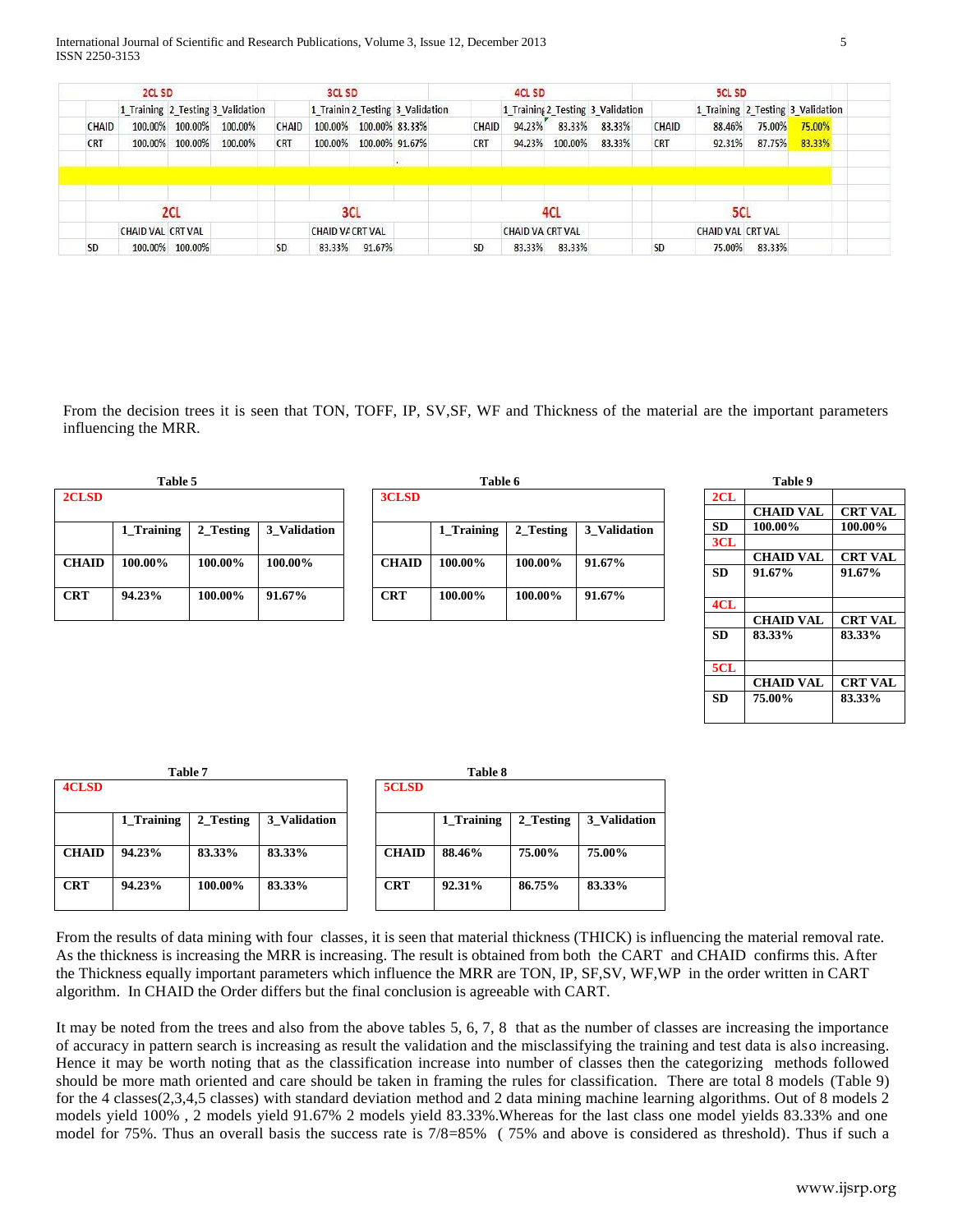model is developed then the trial and error methods to be adopted by the operator will reduce and the machining time reduces and increases productivity and the can be more compatible to CAPP and knowledgebase system. The invalidated cases in the classification is 16.33% up to 16 to 25% in case of CHAID and it is 16.33% in case of CART. It is also to be noted from the results that data misclassifying is only to the tune of 7 to 11.54% (table3)of the cases hence it is presumed that the model performed reasonably well on the test data misclassifying only 16.33% of the cases.

#### V. CONCLUSION

In this paper WEDM domain was dealt as classification problem. The data mining approach provides the important decision parameters that are useful in obtaining the desired output results and making the WEDM process much more automation process to incorporate into CAPP. The CHAID, CART algorithms has been used to automatically learn rules from WEDM data. Similarly other algorithms can also be tried with suitable categorization, classification approaches. This approach can be applied to any manufacturing process and can significantly reduce cycle times by increasing the level of automation and also providing insight into the process. For improved performance and prediction accuracy Hybrid approaches in combination of artificial neural networks and decision trees may also be employed. However there will be question when to use CRT and when to use CHAID analysis. CHAID analysis is especially useful for data expressing categorical values instead of continuous values whereas CRT analysis is useful for data sets consisting of categorical or continuous values for the dependent (response or target values). Hence the users must be aware how the target values are distributed (categorical or continuous) and then use the respective machine learning algorithm to get better results.

#### **REFERENCES**

- [1] Lin Zhang, Yan Chen, Yan Liang "Application of data mining classification algorithm for Customer membership Card Model" College of Transportation and Management China 2008.
- [2] Jiawei Han, Michelin Kamber,"Data Mining Concepts and Techniques" [M], Morgan Kaufmann publishers, USA, 2001, 70-181.
- [3] J.A. Mc Geough, Advanced Methods of Machining, Chapman & Hall, London, 1988.
- [4] M.I. Gokler, A.M. Ozanozgu, Experimental investigation of effects of cutting parameters on surface roughness in the WEDM process, Int. J. Mach. Tools Manuf. 40 (2000) 1831–1848.
- [5] M.S. Shunmugam, S. Sai Kumar, I.K. Kaul, Fuzzy logic modeling of wire-cut EDM process, Proc. SPIE 4192 (2000) 417–425.
- [6] M.S. Shunmugam, S. Sai Kumar, I.K. Kaul, Modeling of wire-cut EDM by neural network, Proc. SPIE 3833 (1999) 185–193.
- [7] S.S. Hiremath, P.K. Mishra, On some aspects of erosion rate in wirecut electro-discharge machining, in: Proceedings of the 13<sup>th</sup> AIMTDR Conference, Calcutta, India, 1988, pp. F-07–F-10.
- [8] SPRINTCUT (AU), Wire EDM of ELECTRONICA Technologies, Reference Manual, vol. 1, 1994.
- [9] D. Scott, S. Boyna, K.P. Rajurkar, Analysis and optimization of parameter combinations in WEDM, Int. J. Prod. Res. 29 (1991) 2189–2207.
- [10] Shajan Kuriakose, Kamal Mohan, M.S. Shunmugam Data mining applied to wire-EDM process, Journal of Materials Processing Technology 142 (2003) 182– 189.
- [11] C. Zhou, P.C. Nelson, W. Xiao, T.M. Tirpak, S.A. Lane, An intelligent data mining system for drop test analysis of electronic products, IEEE Trans. Electr. Packaging Manuf. 24 (3) (2001) 222–231
- [12] S. Gordon, Linoff, J.A. Michael, Berry, Data Mining Techniques for Marketing, Sales and Customer Support, Wiley, New York, 1997.
- [13] L. Breiman, J. Friedman, R. Olshen, C. Stone, Classification and Regression Trees, Wadsworth International, Belmont, CA, 1984.
- [14] S V Subrahmanyam, M. M. M. Sarcar "Evaluation of Optimal Parameters for machining with Wire cut EDM Using Grey-Taguchi Method",International Journal of Scientific and Research Publications, Volume 3, Issue 3, March 2013
- [15] S V Subrahmanyam, M. M. M. Sarcar "Parametric Optimization for cutting speed astatistical regression modeling for wedm",International Journal of Advanced Research in Engineering and Technology (IJARET), ISSN 0976 –6480(Print), ISSN 0976 – 6499(Online) Volume 4, Issue 1, January - February (2013), © IAEME [16] S.S. Hiremath, P.K. Mishra, On some aspects of erosion rate in wirecut electro-discharge machining, in: Proceedings of the 13<sup>th</sup> AIMTDR Conference, Calcutta, India, 1988, pp. F-07–F-10.
- [16] S V Subrahmanyam, M. M. M. Sarcar "Statistical Analysis Of Wire Electrical Discharge Machining On Surface Finish",International Journal of Engineering Research & Technology (IJERT)Vol. 2 Issue 3, March – 2013
- [17] **C. Apte and S.M. Weiss,** Data Mining with Decision Trees and Decision Rules

#### *DECISION TREES FOR CART ALGORITHM*